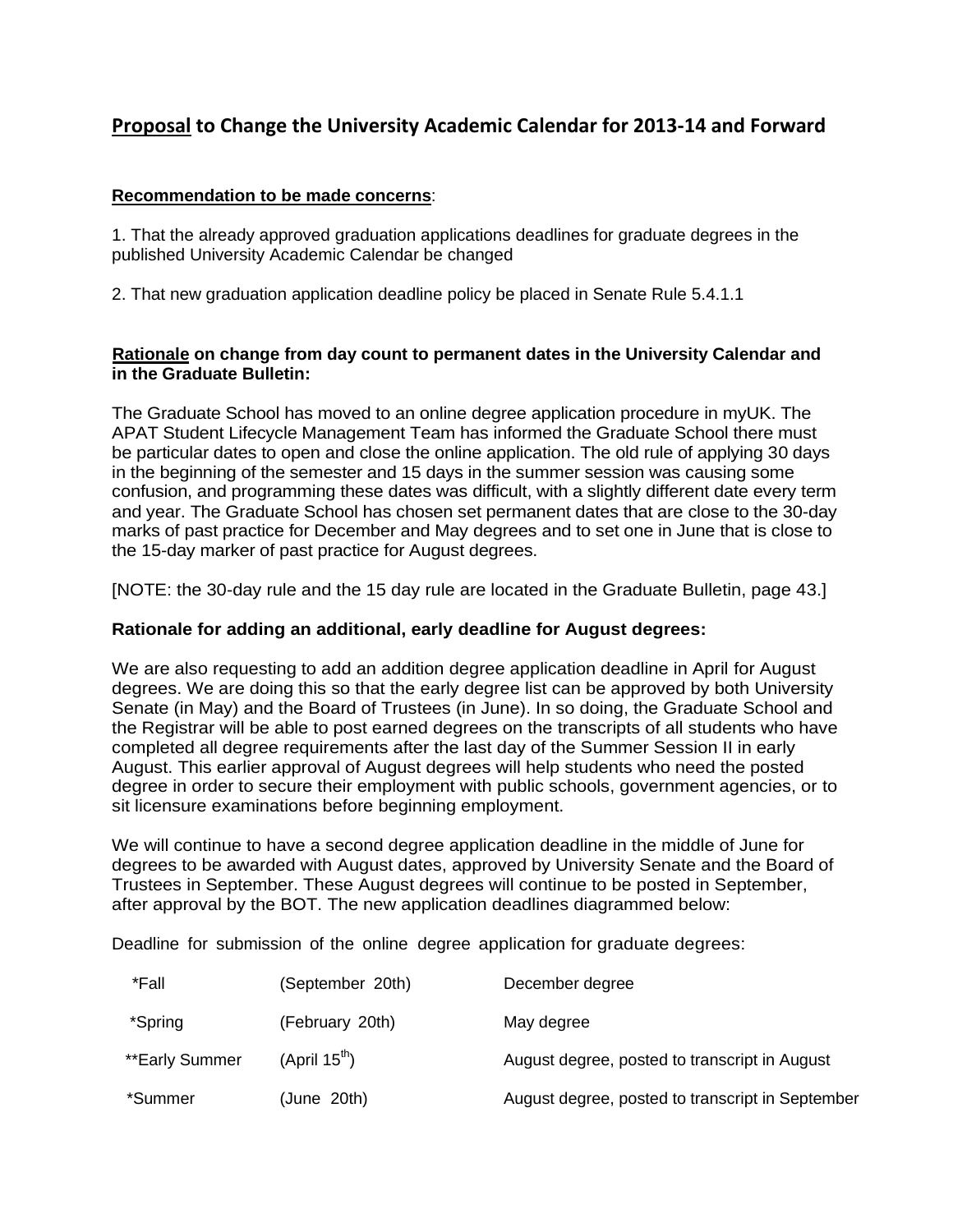# **Recommendation: That the indicated changes be made to the University Academic Calendar deadlines for graduate degrees**

#### **Recommended Changes to the Academic Calendar for spring 2013-14:**

Keep as is:

February 20 - Thursday - Last day to submit application for degree (graduate school) to receive a May (spring) 2014 degree

#### **Recommended Changes to the Academic Calendar for 4 Week Summer Term 2013-14:**

#### Add:

April 15 - Tuesday - Last day to submit application for degree (Graduate School) to receive an August 2014 degree

#### **Recommended Changes to the Academic Calendar for 8 Week Summer Session 2013-14:**

#### Keep as is:

June 20 – Friday – Last day for notification and last day to apply for August 2014 degree in Graduate School

**Recommended changes be made to the University Academic Calendar deadlines for graduate degrees from fall 2014-15 forward:**

| *Fall          | (September 20th)          | December degree                                  |
|----------------|---------------------------|--------------------------------------------------|
| *Spring        | (February 20th)           | May degree                                       |
| **Early Summer | (April 15 <sup>th</sup> ) | August degree, posted to transcript in August    |
| *Summer        | (June 20th)               | August degree, posted to transcript in September |

# **and that the attached amendments be made to Senate Rule 5.4.1.1:**